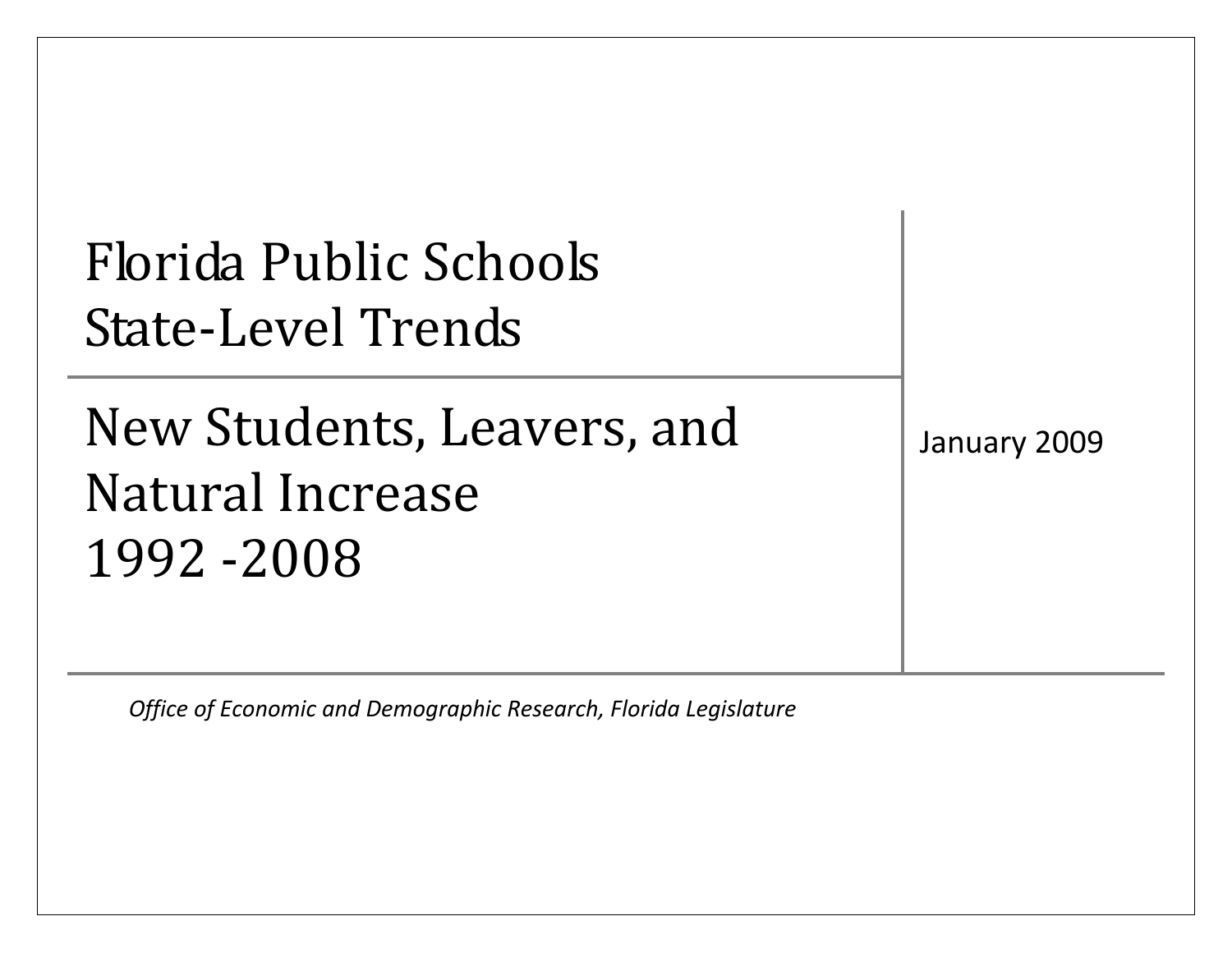# Florida Public Schools State-Level Trends

# New Students, Leavers, and Natural Increase

# **Contents**

| I.              |    |  |
|-----------------|----|--|
| II.             |    |  |
|                 |    |  |
| A.              |    |  |
| <b>B.</b>       |    |  |
|                 | 1. |  |
|                 | 2. |  |
|                 | 3. |  |
| $\mathbf{C}$ .  |    |  |
| D.              |    |  |
| Ε.              |    |  |
|                 |    |  |
|                 | 2. |  |
|                 |    |  |
| A.              |    |  |
| <b>B.</b>       |    |  |
| $\mathcal{C}$ . |    |  |
| V.              |    |  |
|                 |    |  |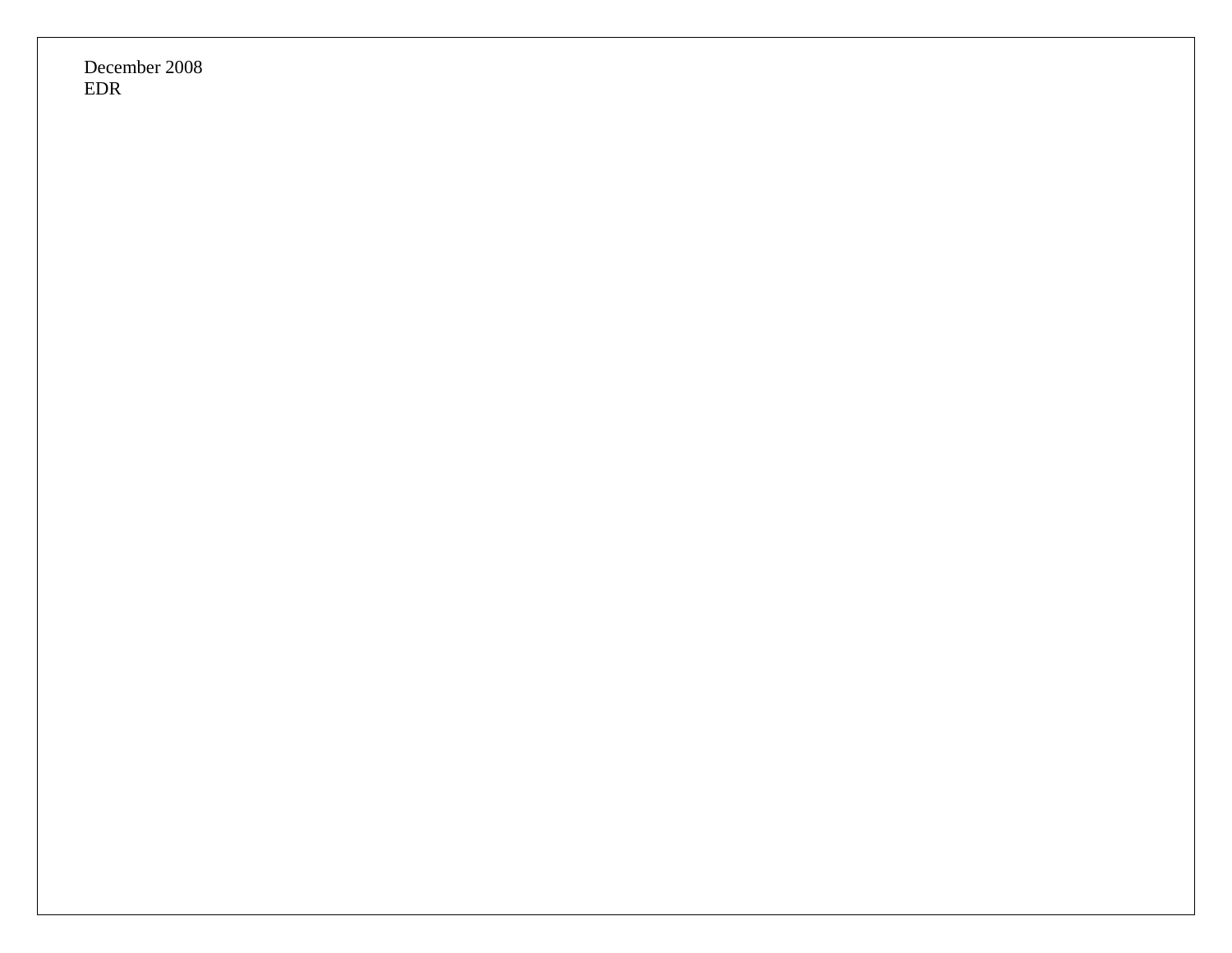#### **I.Scope**

This report covers the trends in state-level enrollment $^1\,$  growth for Florida's public schools from the 1992 $^2$  school year through the 2008 school year. Trends for individual school districts may differ from the state‐level trends.

Enrollment changes are driven by two demographic components:

- *Natural Increase* which is the difference in enrollment between the entry grade (kindergarten) and the previous year's exit grade (grade 12) and
- *Net Migration* for the system includes net migration of school‐age population, changes in educational placement (public, private, and home education) within Florida and students who drop out of school.

The total time interval from 1992 through 2008 is split into three time periods based on availability of data and the enrollment growth trends:

- From 1992 through 1999;
- From 1999 through 2003;
- From 2003 through 2008.

The changes in the enrollment and the demographic components are discussed for each time period.

<sup>&</sup>lt;sup>1</sup> The enrollment measure in this report is regular tem full-time equivalent (FTE) student membership, except where otherwise stated. See the definitions section for the definition of FTE membership.

 $2$  The 1992 school year refers to the 1991-92 school year.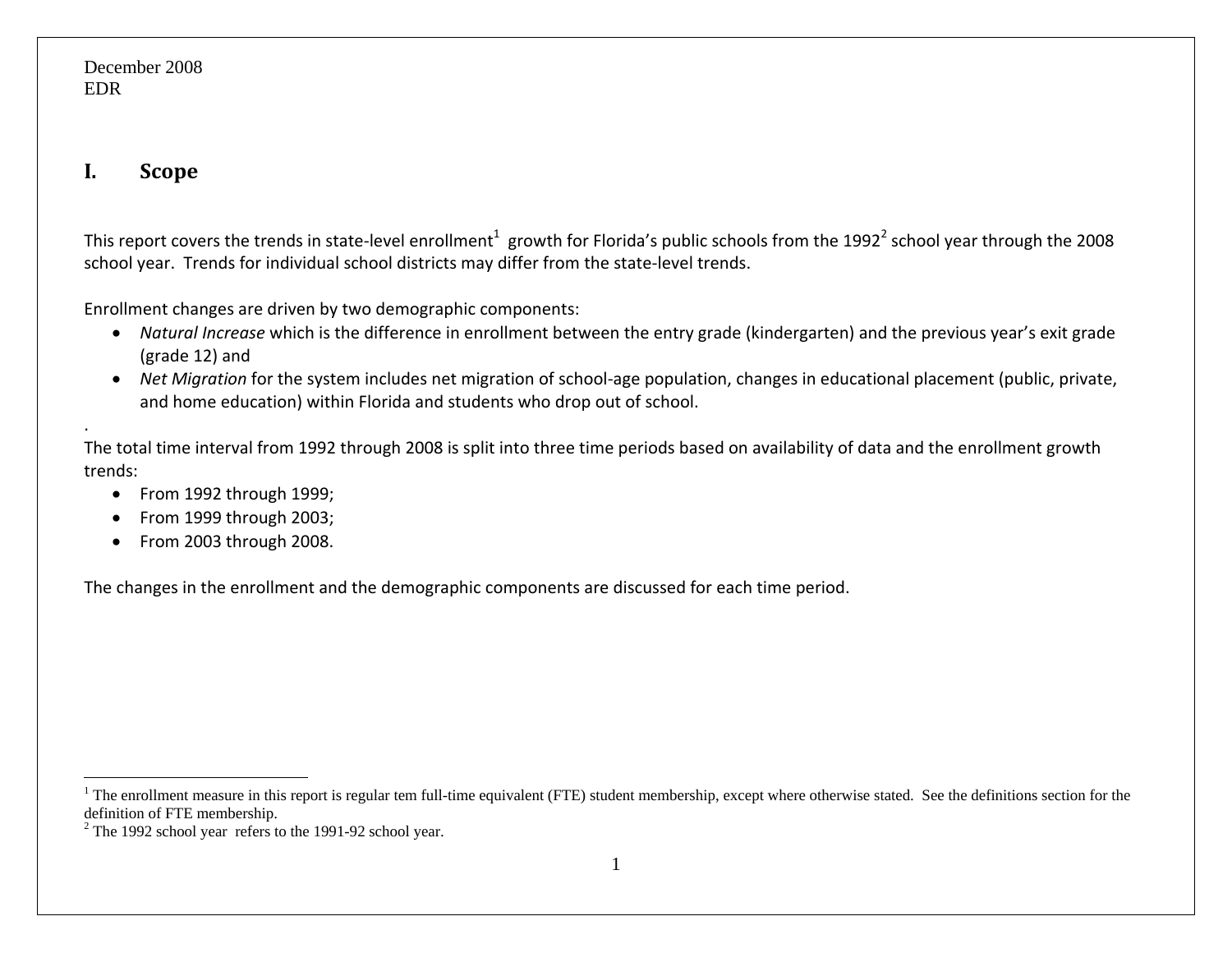#### **II.Definitions**

- *First year*: the first year of the two‐year time period used for the net migration estimate. Example: For the net migration estimate for the period 2005 to 2006, the year 2005 is the first year.
- *Second year*: the second year of the two‐year time period. Example: 2006 in the time period 2005 through 2006.
- *Leavers*: Grades K-11 students enrolled in the first year of the two-year time period who were not enrolled in the second year of the time period.
- *New Students*: Grades 1-12 students enrolled in the second year of the two-year time period who were not enrolled in the first year of the time period.

Note: *New Students* and *Leavers* reflect children moving in and out of non‐public school environments in Florida and dropout students, as well as students moving between Florida and other states (including territories, etc.) and countries.

- *Continuing Students*: Grades K‐11 students enrolled in the first year of the two‐year time period who were also enrolled in the second year of the time period.
- *Regular Term Full‐Time Equivalent (FTE) Membership*: FTE earned during the 180‐day school year (excludes FTE earned in the summer term) for the 67 regular school districts (excludes FTE for special districts: Washington Special District, the university lab schools, and the Florida Virtual School). Full-time equivalency means that one FTE represents one student enrolled full-time for both the October and February Surveys. Thus, 30 students enrolled full‐time only for the October survey and absent during the February survey generates 15 FTE; the FTE enrollment for these 30 students for half the year is equivalent to that of 15 students enrolled for the entire 180‐day school year.
- *Natural Increase*: the difference between the incoming first‐time kindergarten FTE enrollment (second year) and the outgoing grade twelve FTE enrollment (first year). This variable was calculated by subtracting first year grade 12 FTE enrollment and kindergarten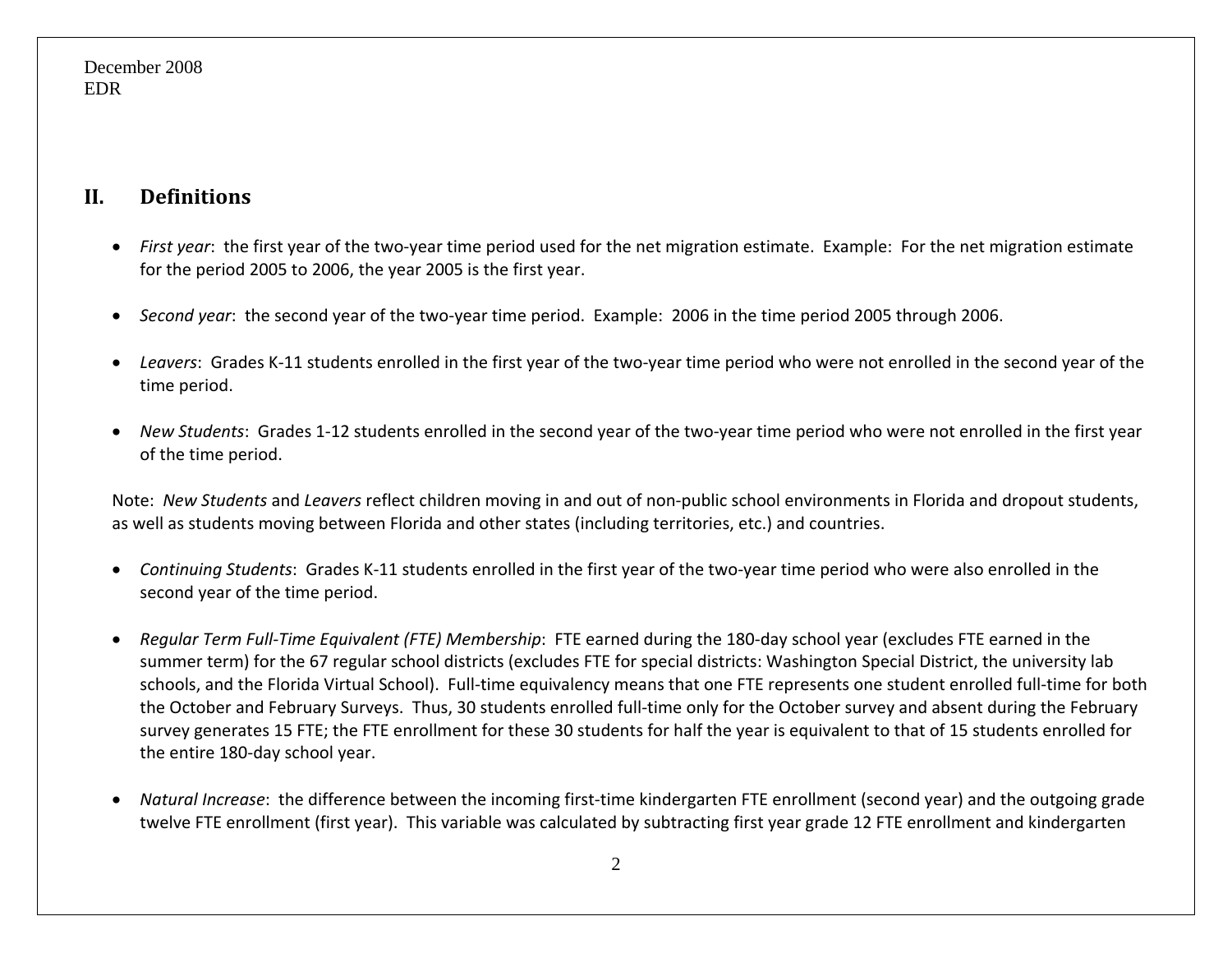students not promoted to grade one from the second year kindergarten FTE enrollment. This concept is equivalent to the population concept of natural increase (births minus deaths).

- *Net Migration*: *New Students* in year 2 minus *Leavers* in year 1.
- *Sum of Enrollment Components*: *Natural Increase* <sup>+</sup> *Net Migration*.

These effects in this report are state‐level effects. Students enrolled in both years of the two‐year time period who move among school districts are counted as Continuing Students although they may be leavers for one or more school districts and new students for one or more school districts. Thus, school district trends may differ from the state level. Also the relative importance of net migration and of natural increase for <sup>a</sup> specific district may differ from state trends.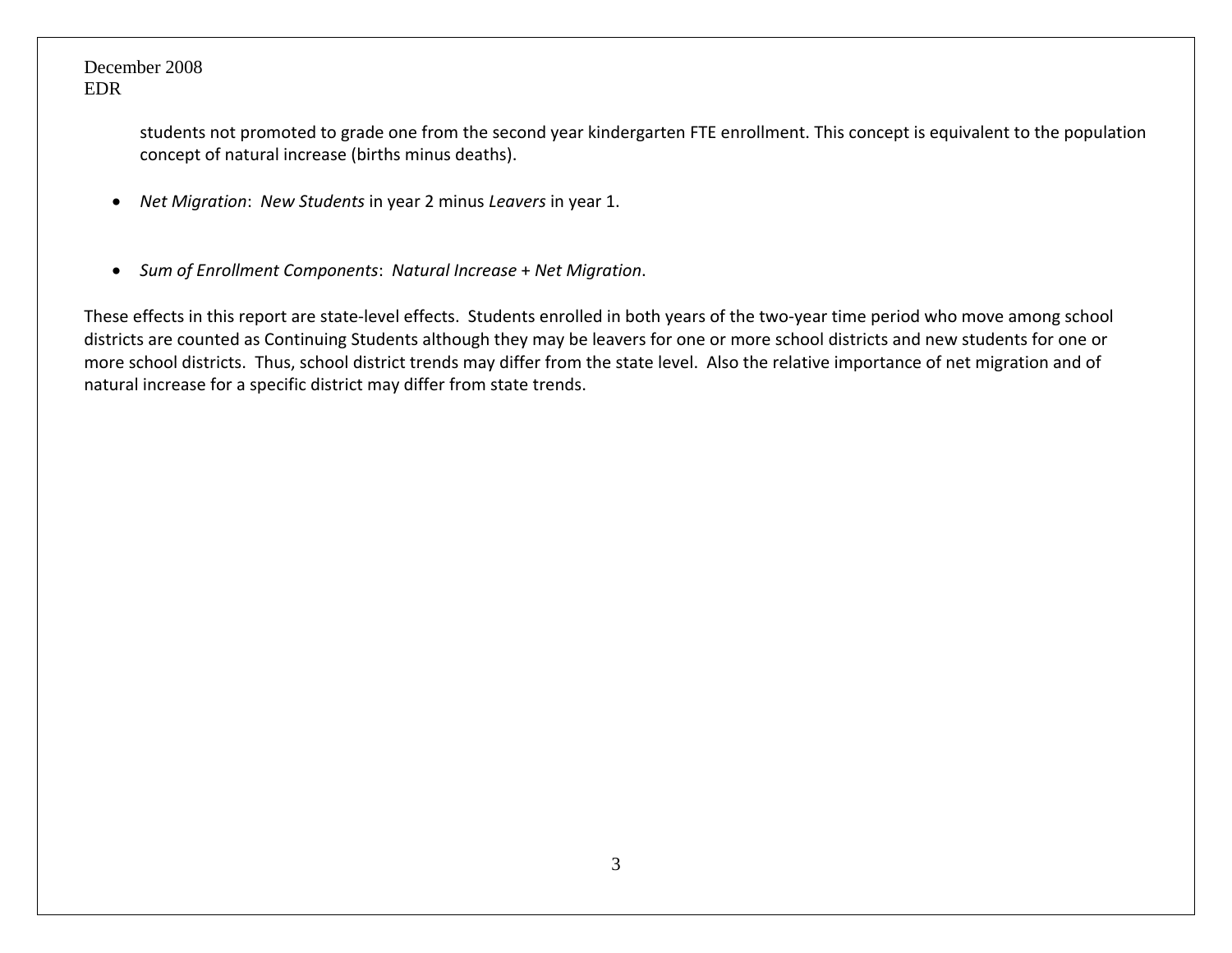#### **III.Results**

#### A.Natural Increase versus Enrollment Growth



Enrollment growth for Florida public schools: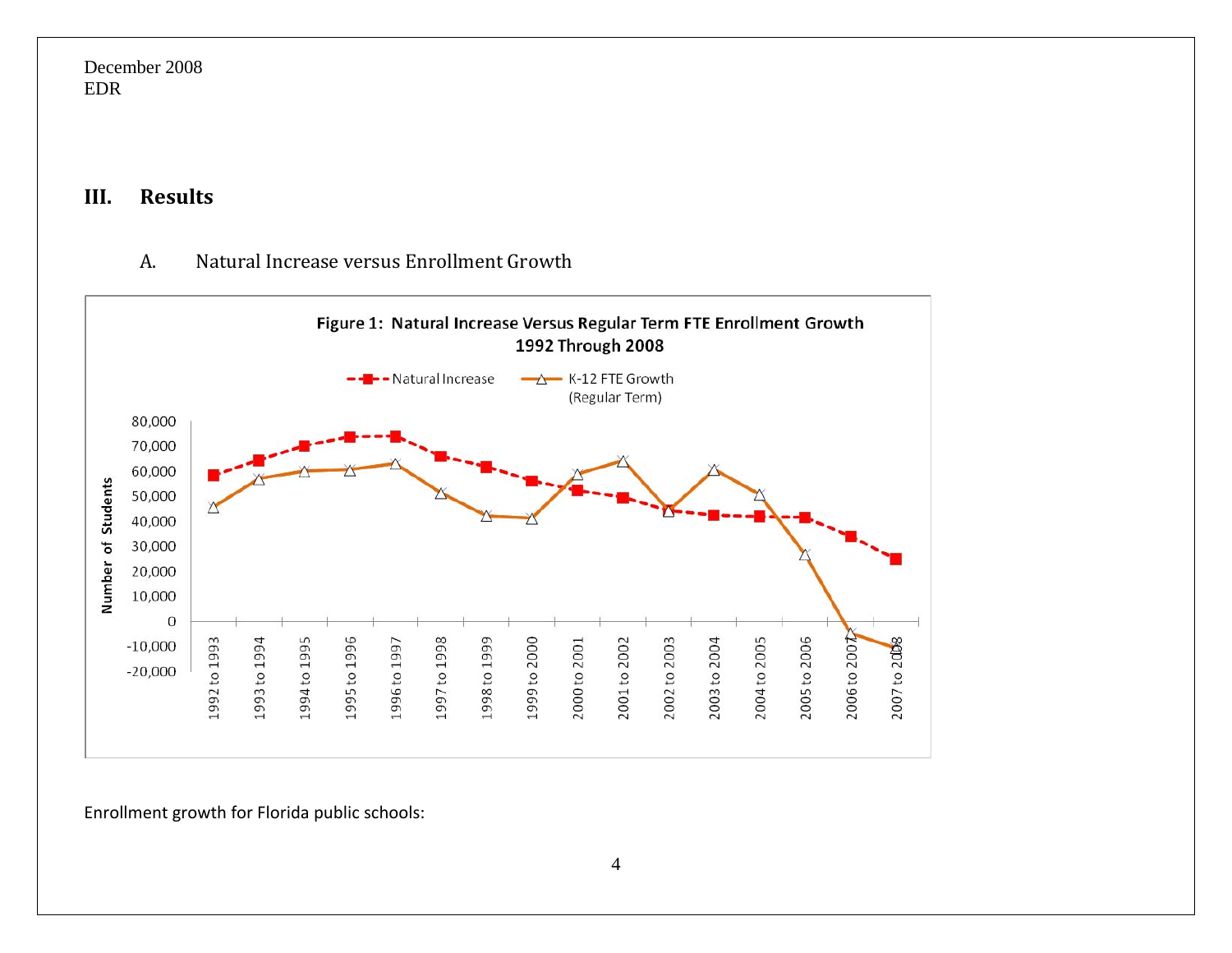- Rose and fell between the 1992 and the 2000 school years peaking in 1996,
- •Increased sharply in the 2001 school year staying at higher levels through the 2004 school year (except for 2003) and
- •Decreased dramatically from 2004 through 2008.

Natural Increase for Florida public schools:

- Rose and fell from the 1992 though the 2008 school years peaking in 1996,
- Was lower than the enrollment growth from the 2001 through the 2004 school years and
- Decreased dramatically in the 2007 and 2008 school years.

The variation in natural increase adequately explains the fluctuation in enrollment growth from the 1992 through the 2000 school years, but does not fully explain the trends beginning in the 2001 school year. Thus, the growth in 2001, the higher enrollment levels through 2004 and the decrease in enrollment growth beginning in the 2004 school year appear to be affected by net migration in addition to natural increase.

- B. Net Migration
	- **1. New Students and Leavers from 2003 through 2008**
		- The number of students who annually left the public school system (leavers) increased over 26,000 students from the 2003 through the 2007 school year.
		- The number of new students annually entering the public school system decreased over 34,000 students from the 2004 through the 2008 school year.
		- The net migration effect of students moving into and out of the system can be estimated by subtracting the *Leavers* from the *New Students* for each two‐year time period. The difference was 66,448 students in the 2003 to 2004 time period decreasing to 5,339 students in the 2007 to 2008 time period.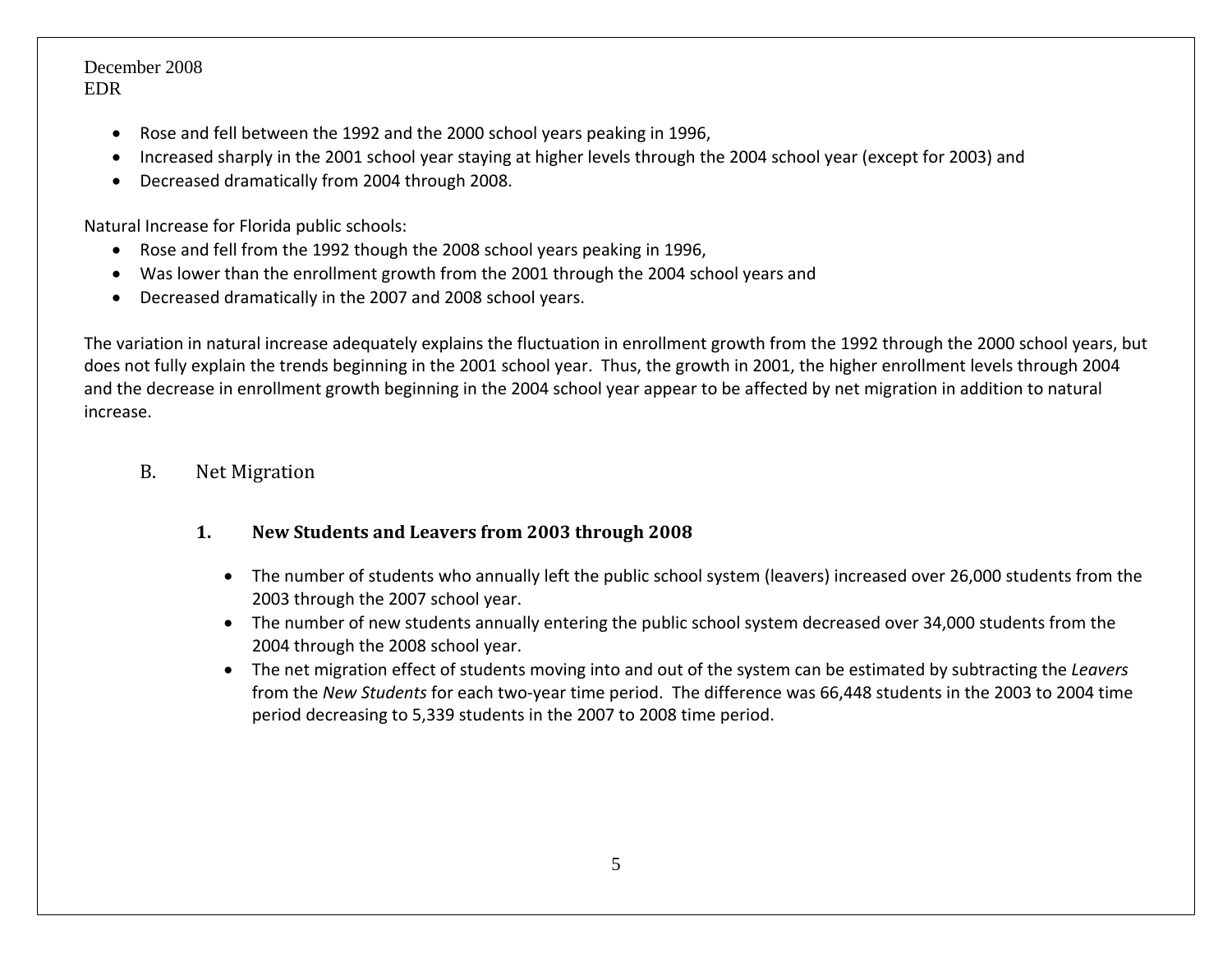

Figure 2 displays the increase in *Leavers* and the decrease in *New Students* since 2003. Figure 3 shows the decrease in net migration has occurred at all three grade levels (elementary, middle school, and high school).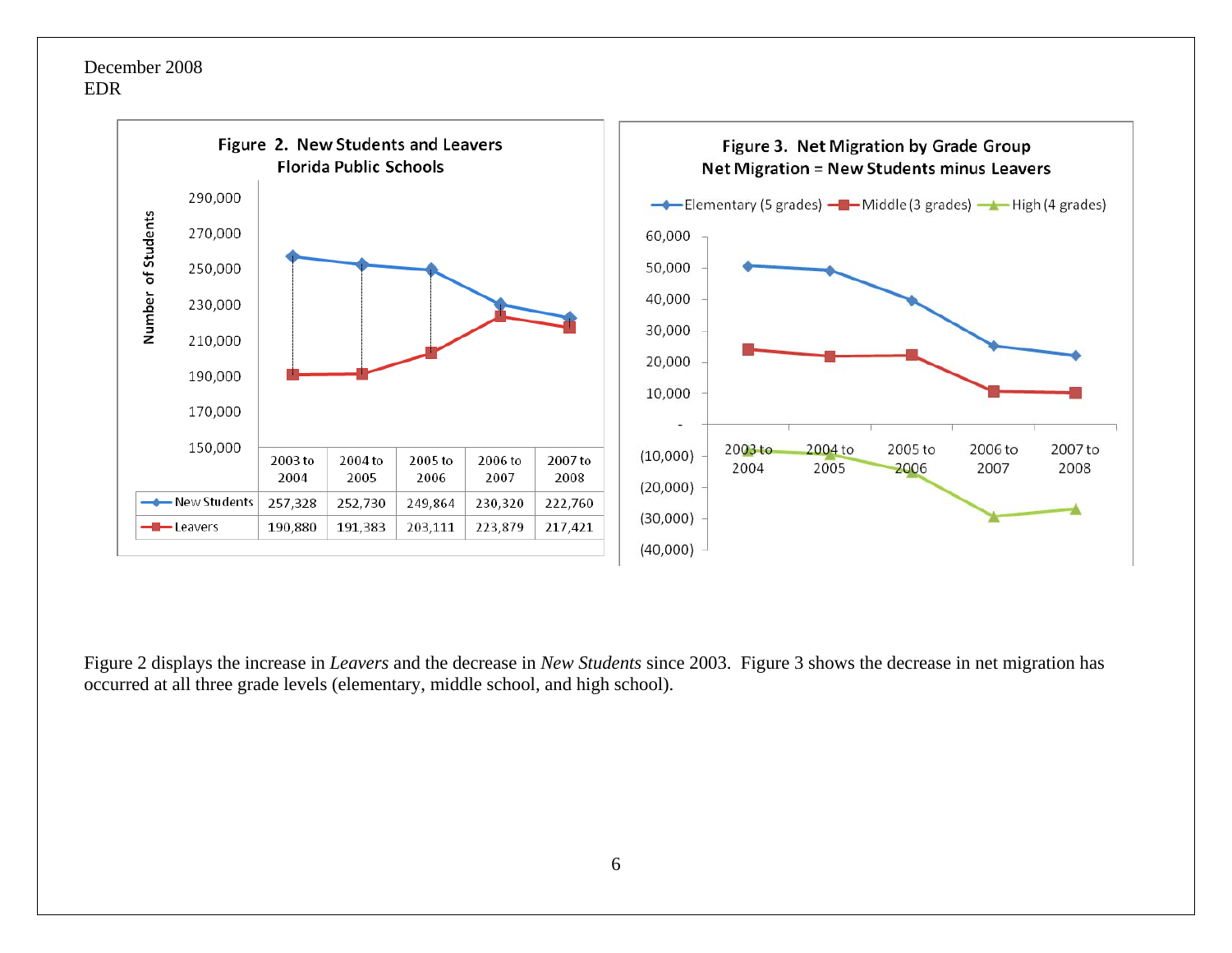#### **2.Educational Placement: Public versus Nonpublic Sectors**

One component of the public school net migration estimate is migration into and out of the nonpublic sector (private schools and home education). The decrease in membership growth for public schools since 2004 is not due to net migration into and out of the nonpublic sector since the private school sector which is the primary component of the nonpublic sector is experiencing similar trends as public school enrollment. Home Education is the only sector to have membership increases from 2002 through 2008. The decrease in public school membership growth for 2003 and the increase in private school membership growth for 2003 are primarily due to the beginning of the Corporate Income Tax Credit Scholarship Program.



Data Sources for figure 4 are:

public schools: http://www.fldoe.org/eias/eiaspubs/default.asp#student ; private schools: http://www.floridaschoolchoice.org/Information/Private\_Schools/annual\_reports/07-08.pdf ;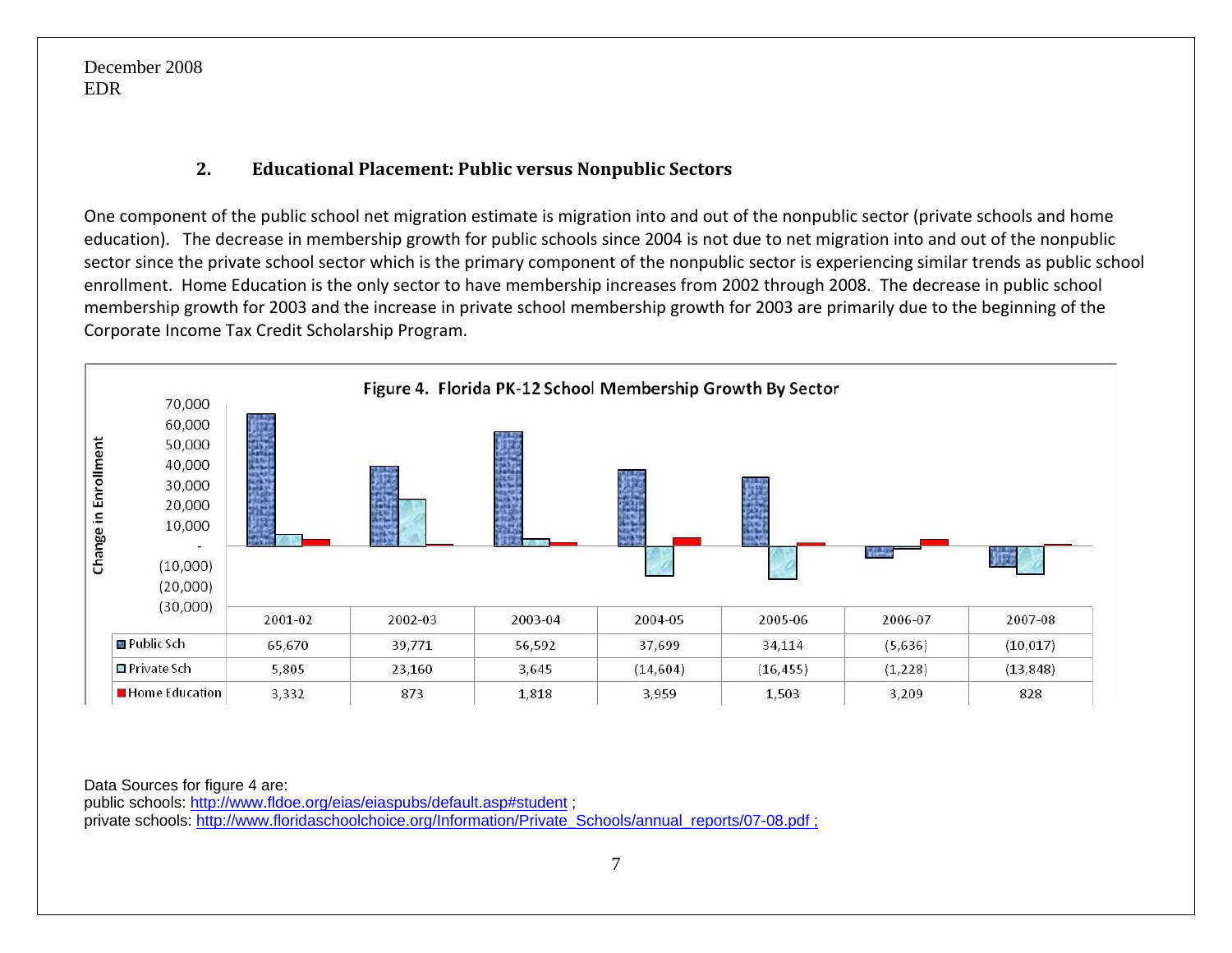home education: <u>https://www.floridaschoolchoice.org/information/home\_education/files/08\_Annual\_Report.pdf</u> .

#### **3.Leavers and Public School Students Who Drop Out of School (Grades 911)**

Another component of net public school migration is the number of grades 9‐12 students who drop out of school. Dropout students are only in grades 9‐12 because of compulsory attendance requirements.

From 2003 to 2007 the dropout students in grades 9‐11 accounted for about 26 percent of the grades 9‐11 leavers. The number of *Leavers*, the number of dropout students, and the percentage of dropout students to all *Leavers* peaked in 2006. The increase in *Leavers* in grades 9‐ 11 from 2003 to 2006 was 9,925 students; the increase in dropout students in grades 9‐11 was 4,121 students. Thus, from 2003 to 2006, the number of dropout students accounted for about 42 percent of the increase in grades 9‐11 *Leavers* and 16 percent of the increase in grades K‐11 *Leavers*. The *Leavers* and the number of dropout students both decreased slightly in 2007.

The numbers of *Leavers* prior to 2003 is unknown and it is unknown whether the number of Leavers increased or decreased. If the relationship since 2003 is valid for the time period from 2000 to 2003, the decrease in dropout students would "explain" about 23,000 of <sup>a</sup> decrease in *Leavers* during that time period.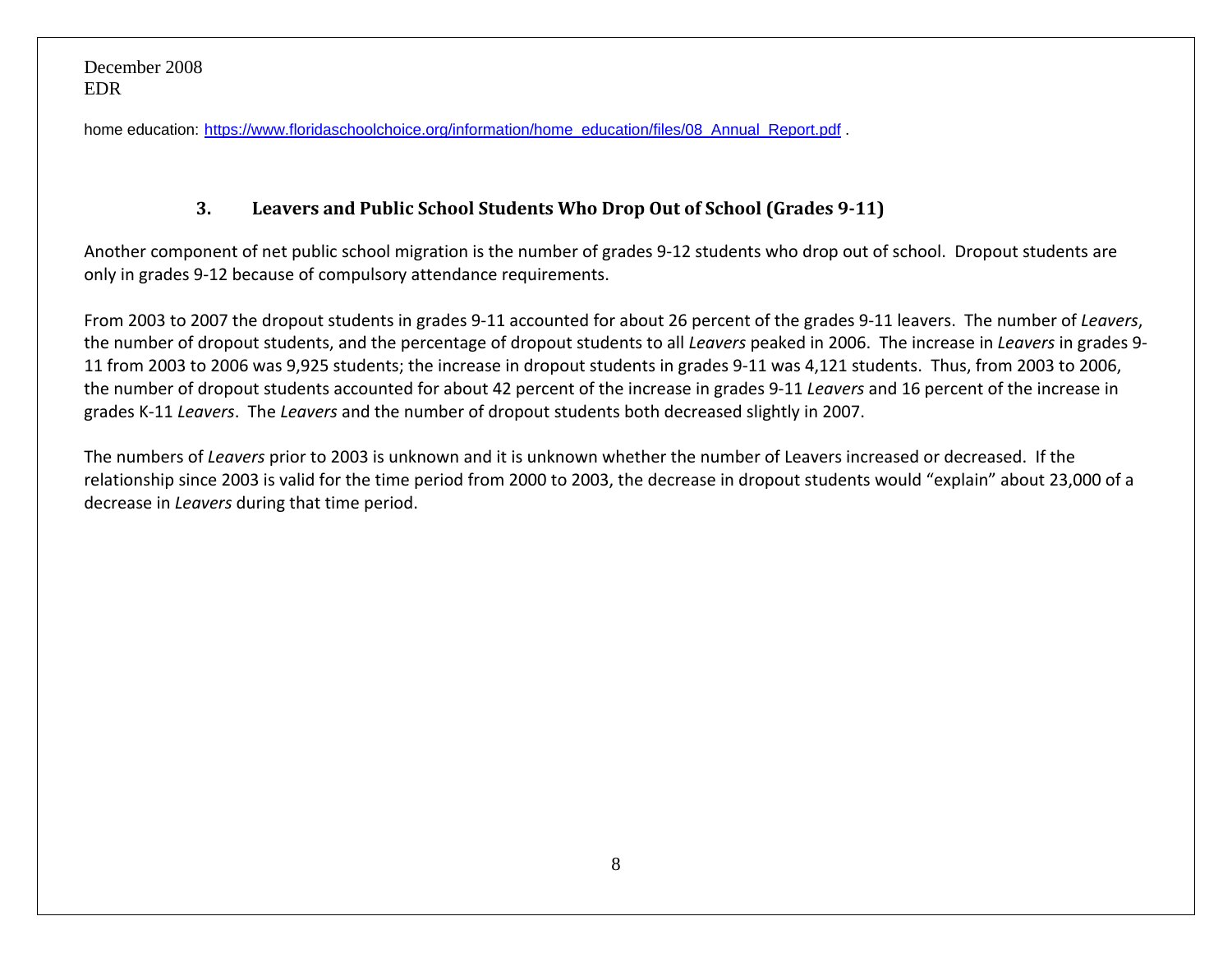

#### C.FTE Growth and Demographic Components from 2003 through 2008

- FTE growth was over 60,000 FTE students in 2004 compared with <sup>a</sup> decline of more than 10,000 FTE students in 2008. Thus, the range of annual FTE growth over this time period was about 70,000 students.
- *Natural increase* varied only 17,000 students in the same time period.
- •*New Students Minus Leavers* varied slightly over 60,000 students in the same time period.
- *The Sum of Enrollment Components* varied about 79,000 students in the same time period and the shape of the graphed line matches that of FTE growth. Thus, Sum of Enrollment Components "explains" the variation in FTE with the variation in *New Students Minus Leavers* contributing more to the variation in FTE than did the variation in *Natural Increase*.
- • The sum of enrollment components is higher than the FTE enrollment growth because students who leave or enter may not be counted as <sup>a</sup> full FTE if they were not enrolled for the full school year. For example, <sup>a</sup> student who leaves after the first half of the school year would be counted as one leaver, but .5 FTE.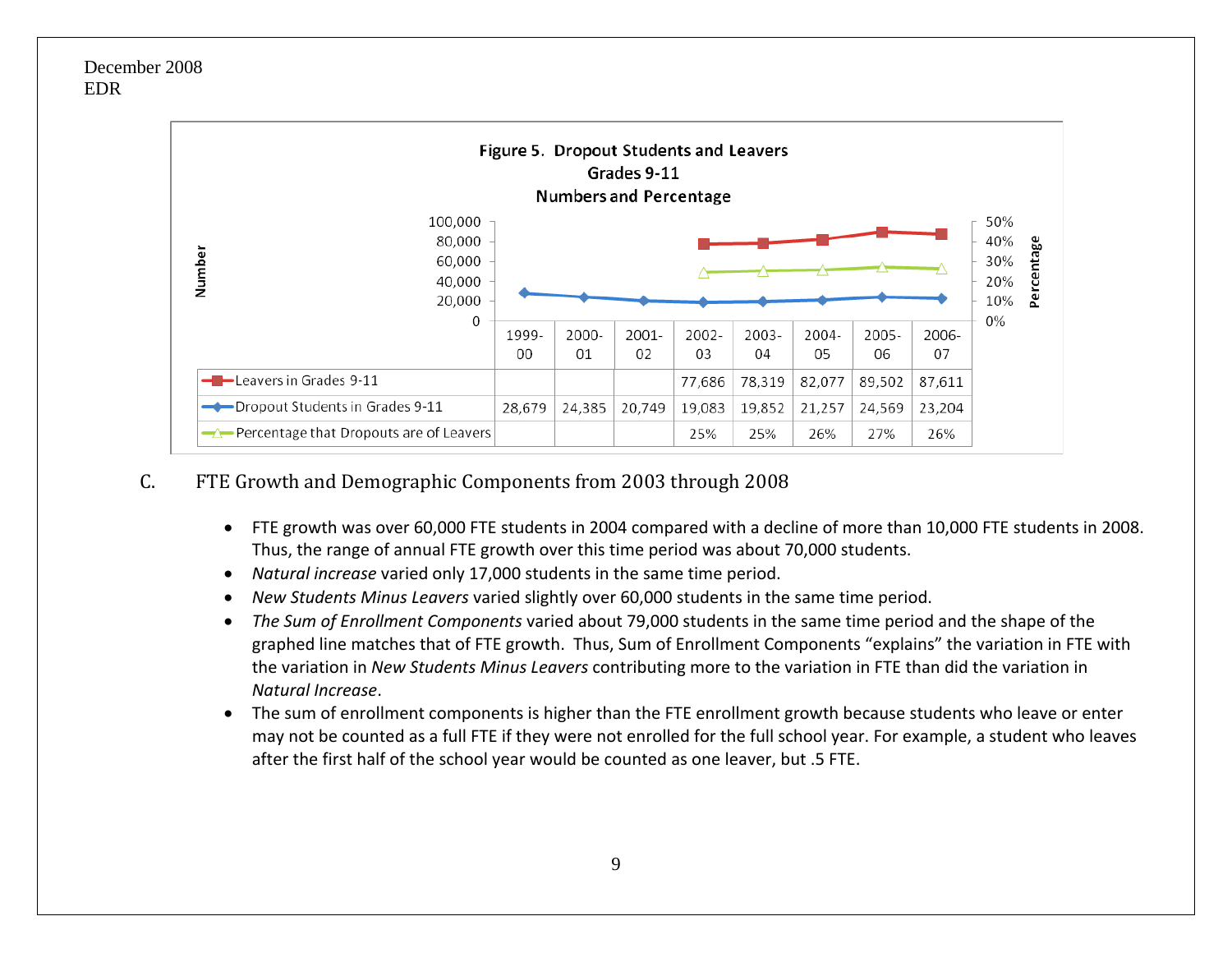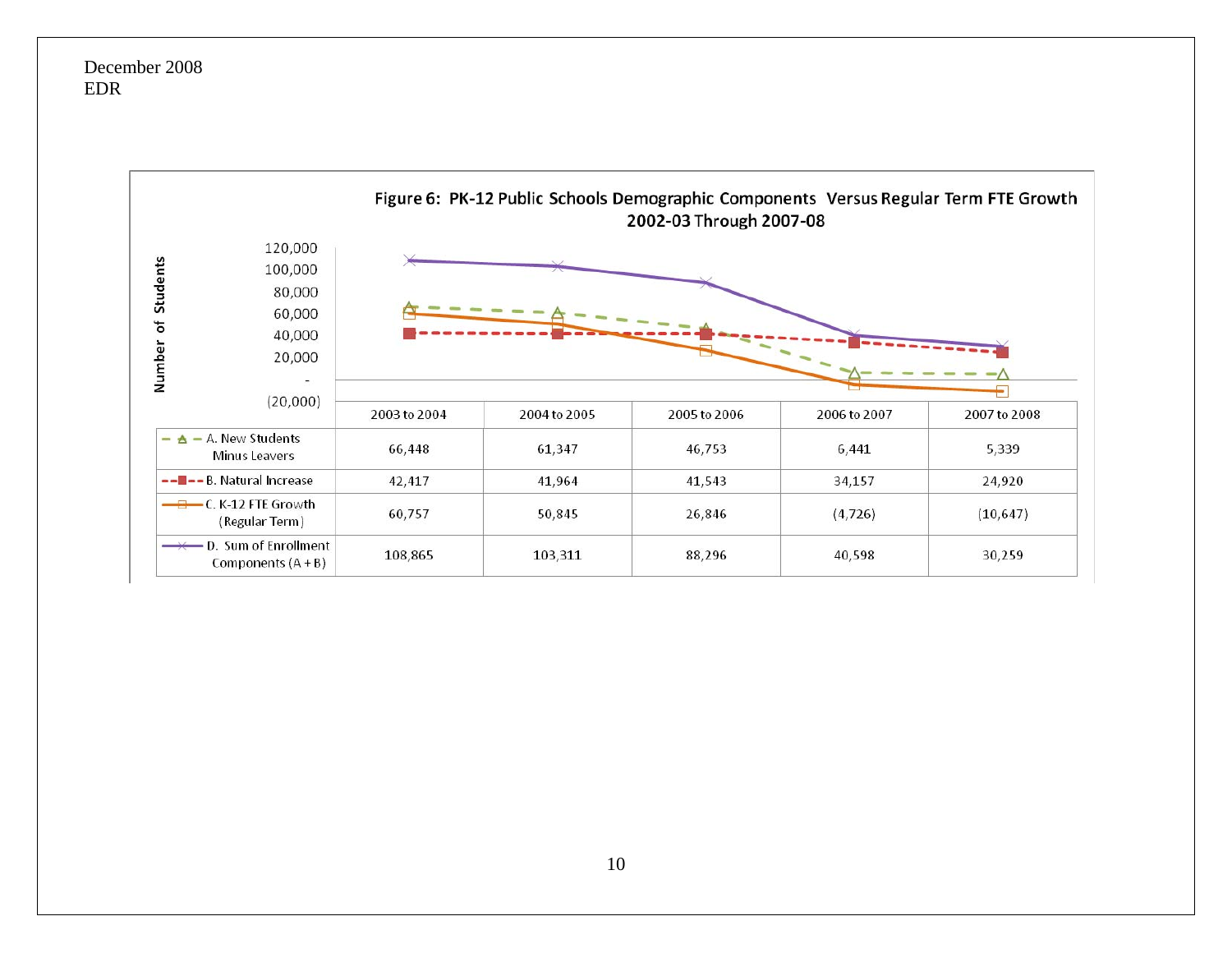> D.FTE Growth and Demographic Components from 1992 through 2008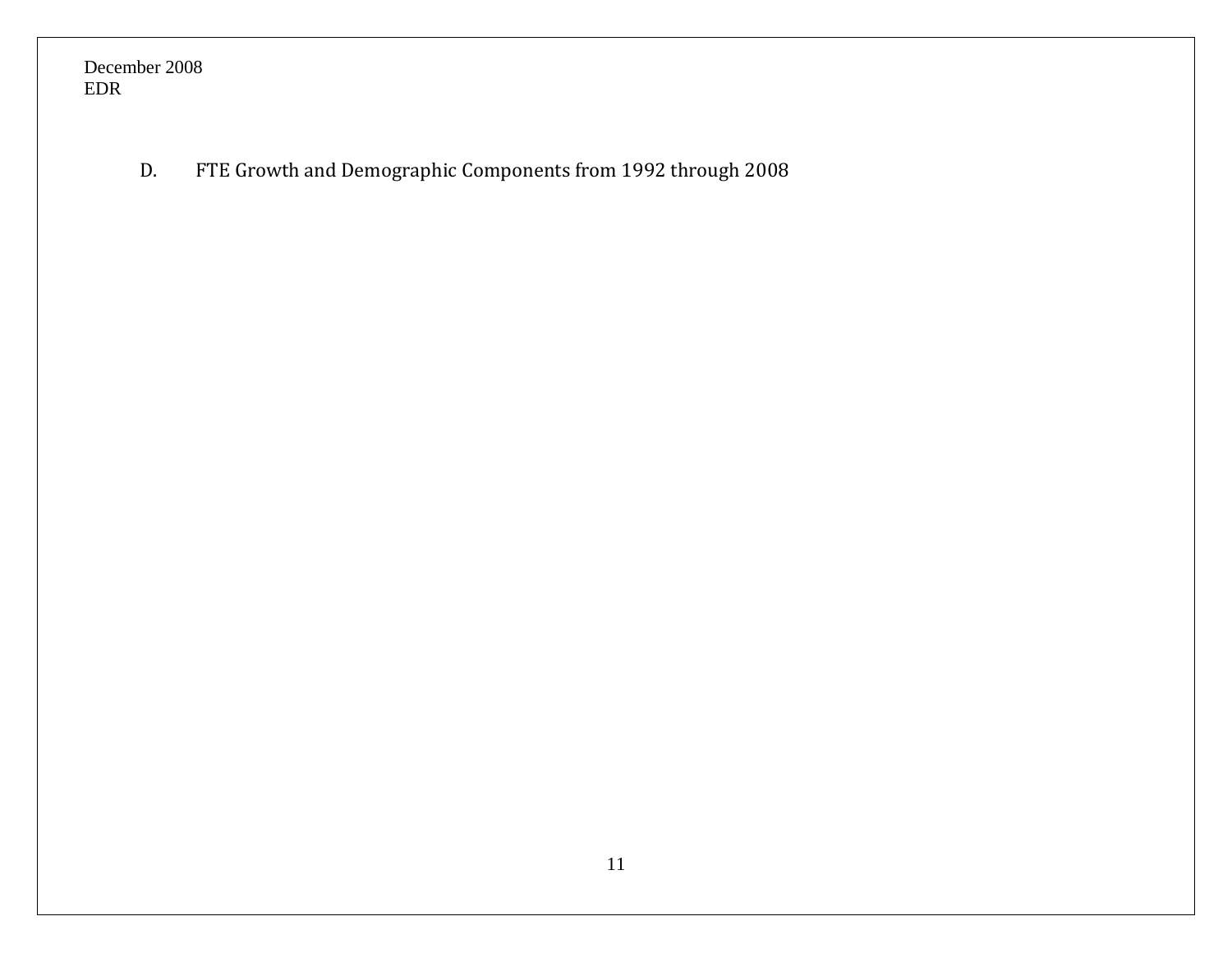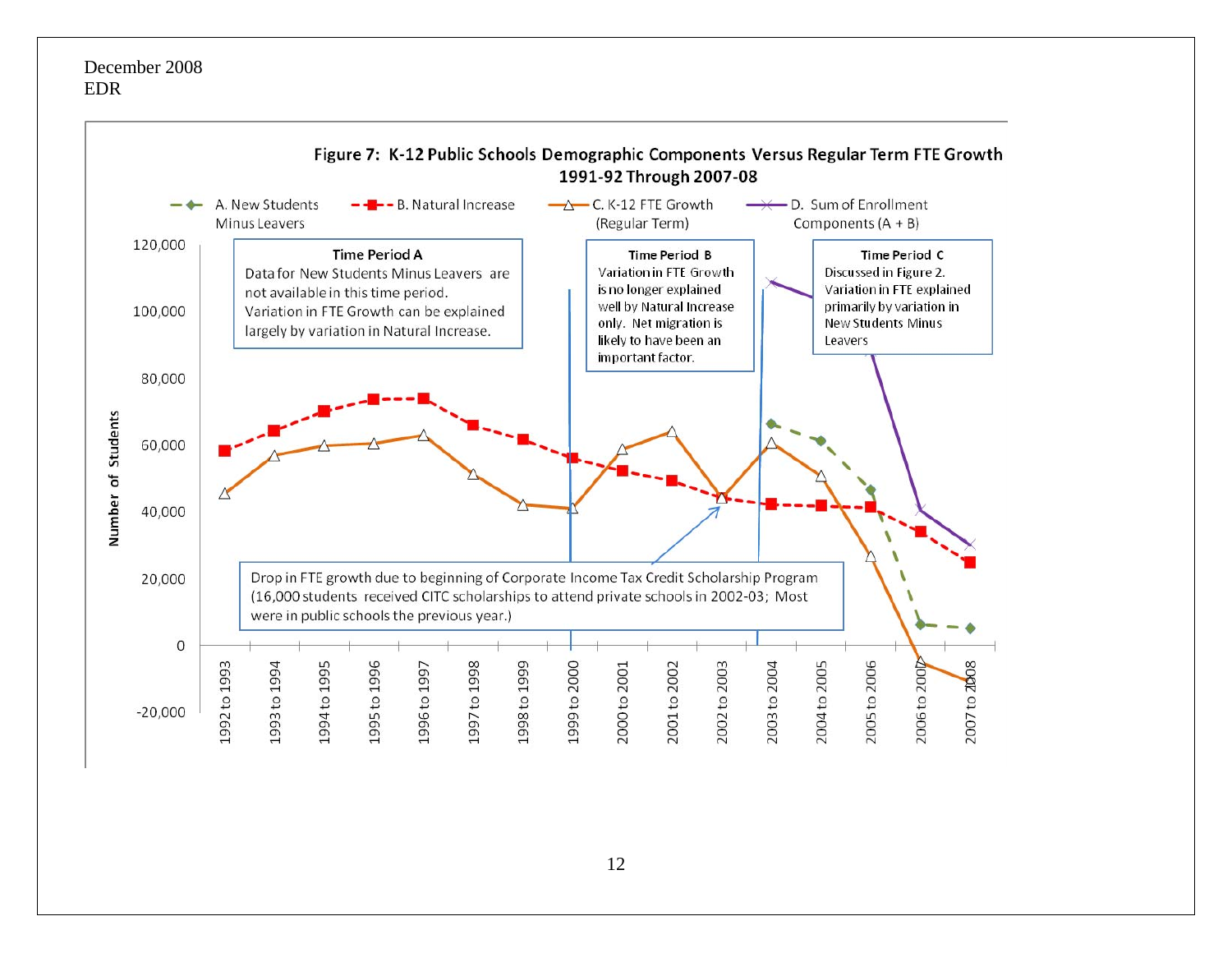> E.Other Data Sources

#### **1.United Van Lines**

The moving company United Van Lines keeps records of the annual domestic moves into Florida and the moves out of Florida. The trend in percentage of moves in and out of Florida by this moving company is consistent with the students trends described above. The data support the conclusion that the net migration into and out of the state is <sup>a</sup> primary component of public school system net migration. See Figures 8‐9.



Data source for United Van Lines data used for Figures 8 and 9 is Jennifer\_Bonham@unigroupinc.com.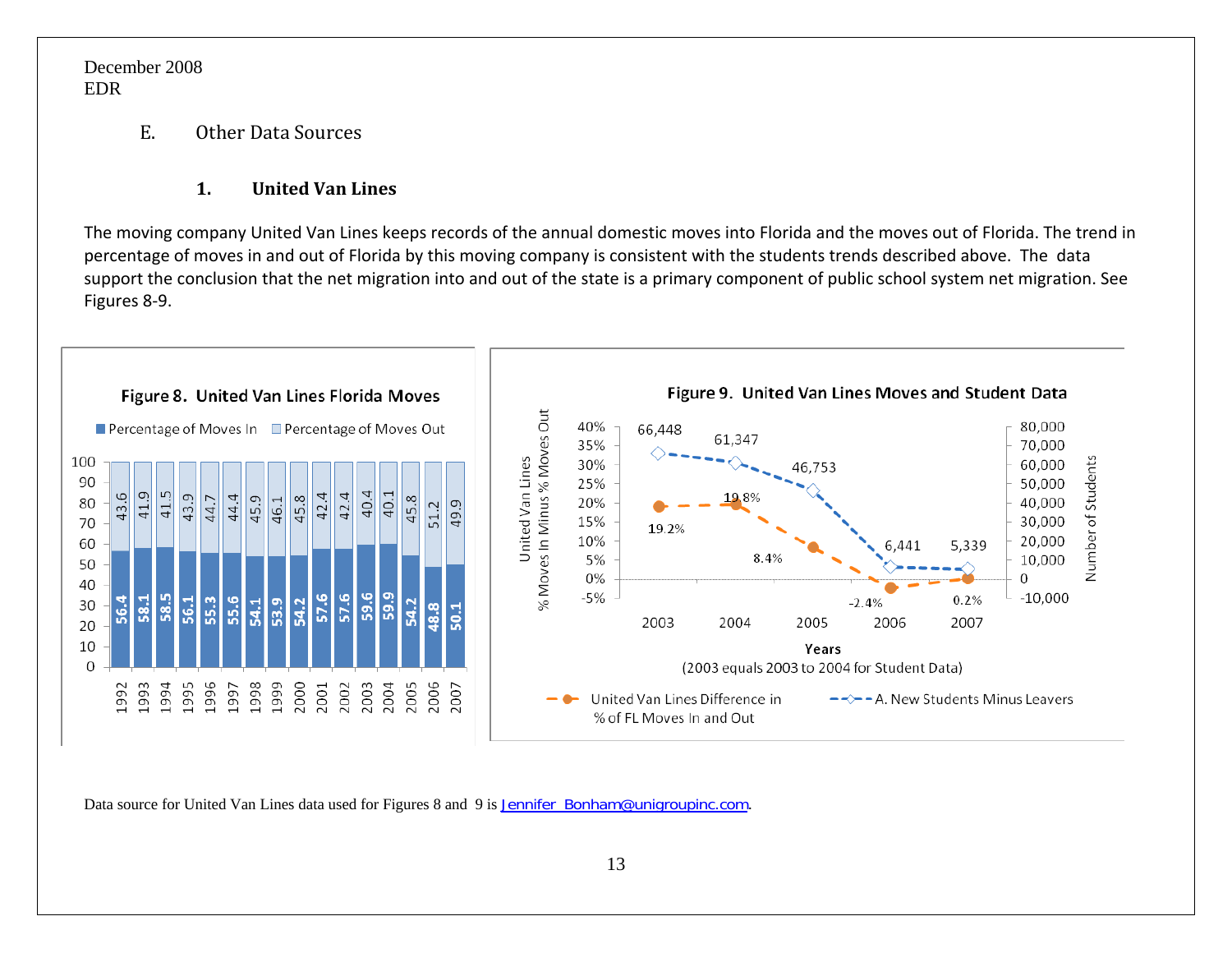# Figure 10. Florida Domestic Migration 600,000 500,000 Into Florida 400,000 Out of Florida 300,000 200,000 Net Domestic Migration 100,000  $\circ$ **Florida** 1999-2000-2002-2002-2002-2002-2005-2006-2007 **Domestic Migration** Source: IRS Data

#### **2.Internal Revenue Data (IRS)**

Domestic migration estimates from IRS records show similar trends to the net migration into and out of Florida public schools indicating that domestic migration (moves with U.S. areas) is <sup>a</sup> primary factor for the public school trends.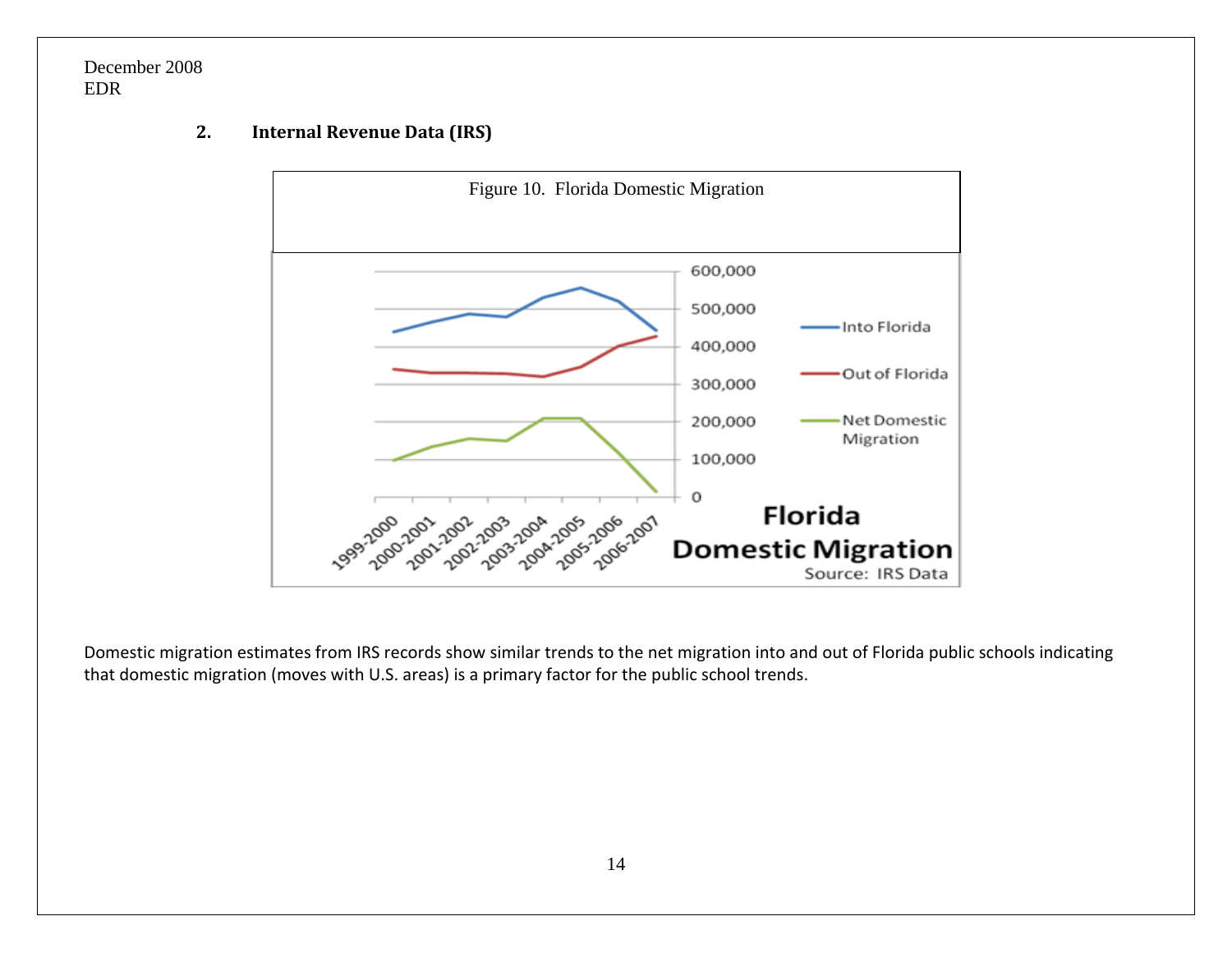#### **IV.Conclusion**

- A.From 1992 through 1999
- • Natural increase adequately explains the variation in enrollment growth during these years. While data are not available, it can be inferred that net migration and the number of dropout students in grades 9-12 either had patterns that were similar to the natural increase pattern, patterns that were opposite to each other (cancelling each other out), or patterns that had little variation.

#### B.From 1999 through 2003

- • It is likely that net migration played <sup>a</sup> major part in the increase in enrollment growth from the 2000 school year through the 2003 school year. The increase in net migration for the first three years could be the result of more students entering, fewer students leaving or both occurring at the same time. It is unknown whether this net migration increase was due to school‐age children moving into or out‐of the state or to changes in educational placement in the state.
- •The 2003 drop in school enrollment was likely due to the beginning of the Corporate Income Tax Credit Scholarship Program.

#### C.From 2003 through 2008

- The primary factor for the decrease in enrollment growth since 2003‐04 was <sup>a</sup> decrease in net migration. Net migration includes moves into and out of the state as well as changes in the educational placement within the state (private schools, home schools, and students who drop out of school).
	- o Net domestic migration was <sup>a</sup> significant component of net migration.
	- o The number of dropout students was <sup>a</sup> major factor in the net migration of high school grades.
- Natural increase was only <sup>a</sup> small part of the decline in the enrollment growth.